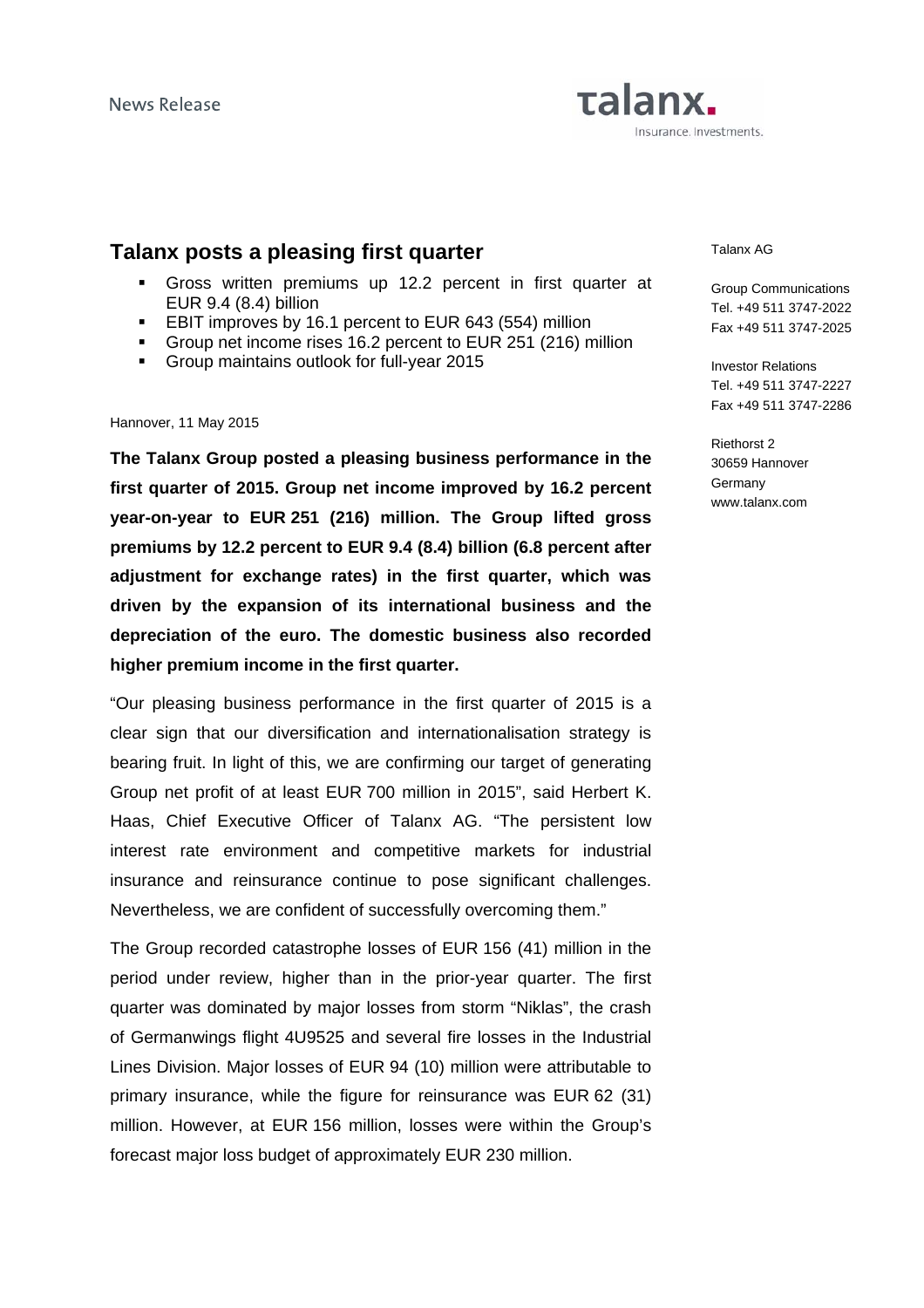

The higher losses saw the combined ratio rise to 96.5 (94.3) percent. The underwriting result for the Group as a whole widened to EUR –389 (–370) million. Overall, this was once again dominated by the participation of German life insurance customers in investment income, which reduces the underwriting result under IFRSs. Net investment income remained unchanged at EUR 1.0 (1.0) billion. Write-downs on Heta Asset Resolution bonds reduced Group net income by approximately EUR 4 million in the first quarter of 2015.

A significant improvement in net foreign exchange gains had a positive impact on operating profit (EBIT). This rose by 16.1 percent to EUR 643 (554) million due in particular to the good results posted by Life/Health Reinsurance.

Group net income improved by 16.2 percent to EUR 251 (216) million. Earnings per share amounted to EUR 0.99 (0.86) in the first quarter.

The solvency ratio in accordance with Solvency I was 243 percent as at 31 March 2015 (31 December 2014: 228 percent).

Talanx also published its risk management reports at the same time as the quarterly results. The Group's economic solvency ratio as at 31 December 2014 for the internal model developed according to the future Solvency II regime is 194 (333) percent. Talanx achieved this figure despite changes to the model made necessary by stricter regulatory requirements and despite the continuing low interest rate environment. Including hybrid capital and surplus participation funds, the ratio was 271 percent. These results underline Talanx's solid capitalisation. The Group is on track to implement the internal model for Solvency II in good time for the 1 January 2016 deadline and to submit a corresponding application to BaFin in June.

# **Development of the divisions**

The **Industrial Lines** Division saw continued premium growth of 7.1 percent in the first quarter of 2015. Gross written premiums amounted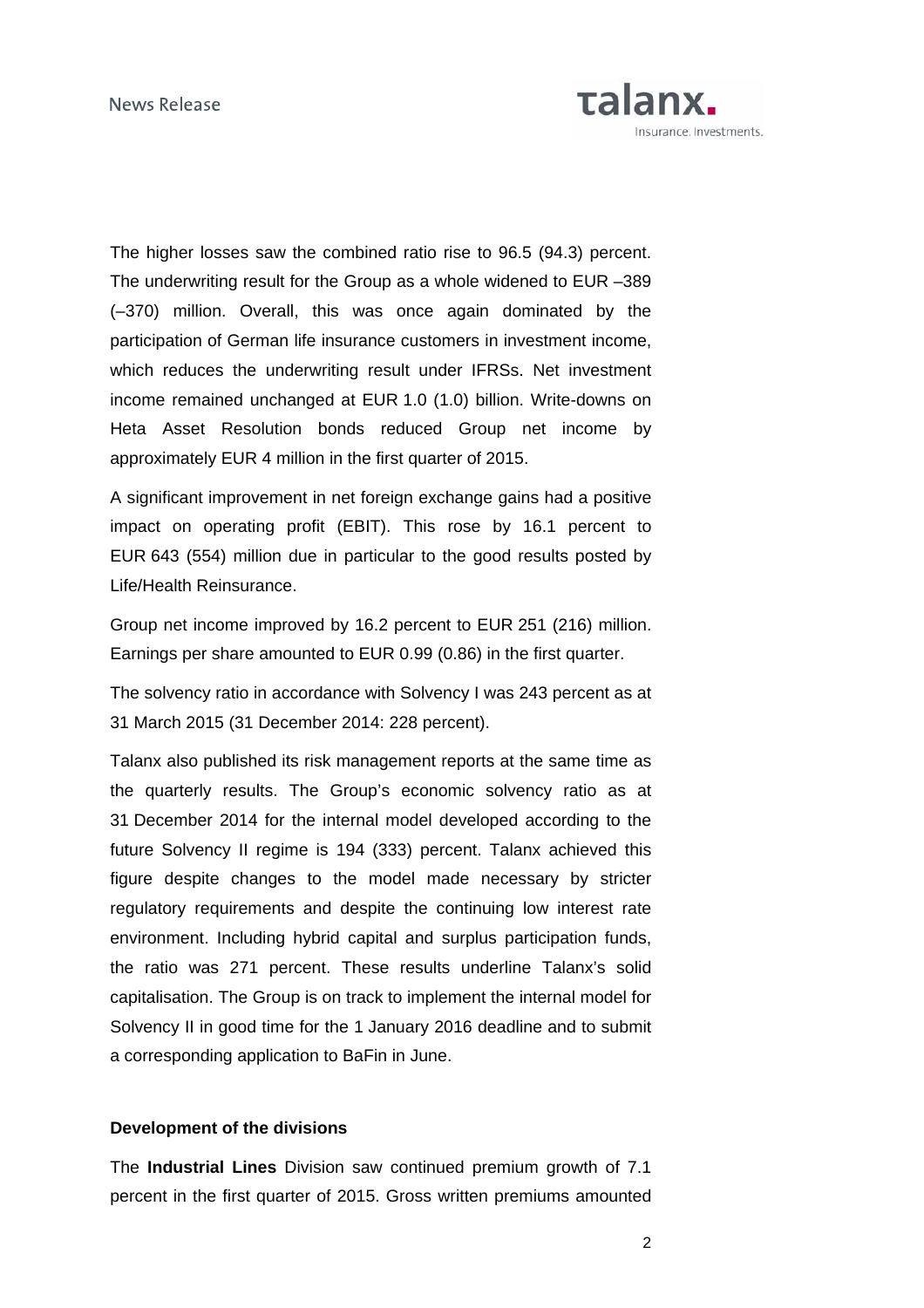

to EUR 1.9 (1.8) billion. The increase in local currency amounted to 3.9 percent. Growth was once again driven by the division's international subsidiaries and branches, since market penetration in the Group's home market of Germany is already at a high level.

The combined ratio rose to 98.9 (87.7) percent as a result of higher major losses. The underwriting result declined to EUR 6 (51) million. Net investment income dropped by 26.4 percent to EUR 53 (72) million due to continuing low interest rates and unusually high realised gains in the prior-year quarter. Operating profit amounted to EUR 72 (106) million. Industrial Lines contributed EUR 47 (67) million to Group net income.

Talanx is to change the name and company form of its subsidiary HDI-Gerling Industrie Versicherung AG to reflect the increasingly international focus of the Industrial Lines Division and of the subsidiary in particular. As announced by the Group in March 2015, the industrial insurer will operate under the name HDI Global SE in future. The change is expected to be implemented at the end of 2015/beginning of 2016.

Gross written premiums in the **Retail Germany** Division increased by 5.3 percent to EUR 2.1 (2.0) billion at the beginning of the year. In the life insurance business, premium income rose by 12.6 percent to EUR 1.4 (1.2) billion due in particular to higher single premiums. This was also reflected in new business: measured using the annual premium equivalent (APE), the segment grew by 27.0 percent to EUR 127 (100) million. The property/casualty insurers posted premium income of EUR 762 (808) million as a result of a highly disciplined approach to underwriting in the motor insurance line. In contrast, net premiums earned in the property/casualty business were on a level with the previous year, at EUR 342 million.

The underwriting result improved to EUR –392 (–430) million. The negative result was again primarily attributable to the participation of life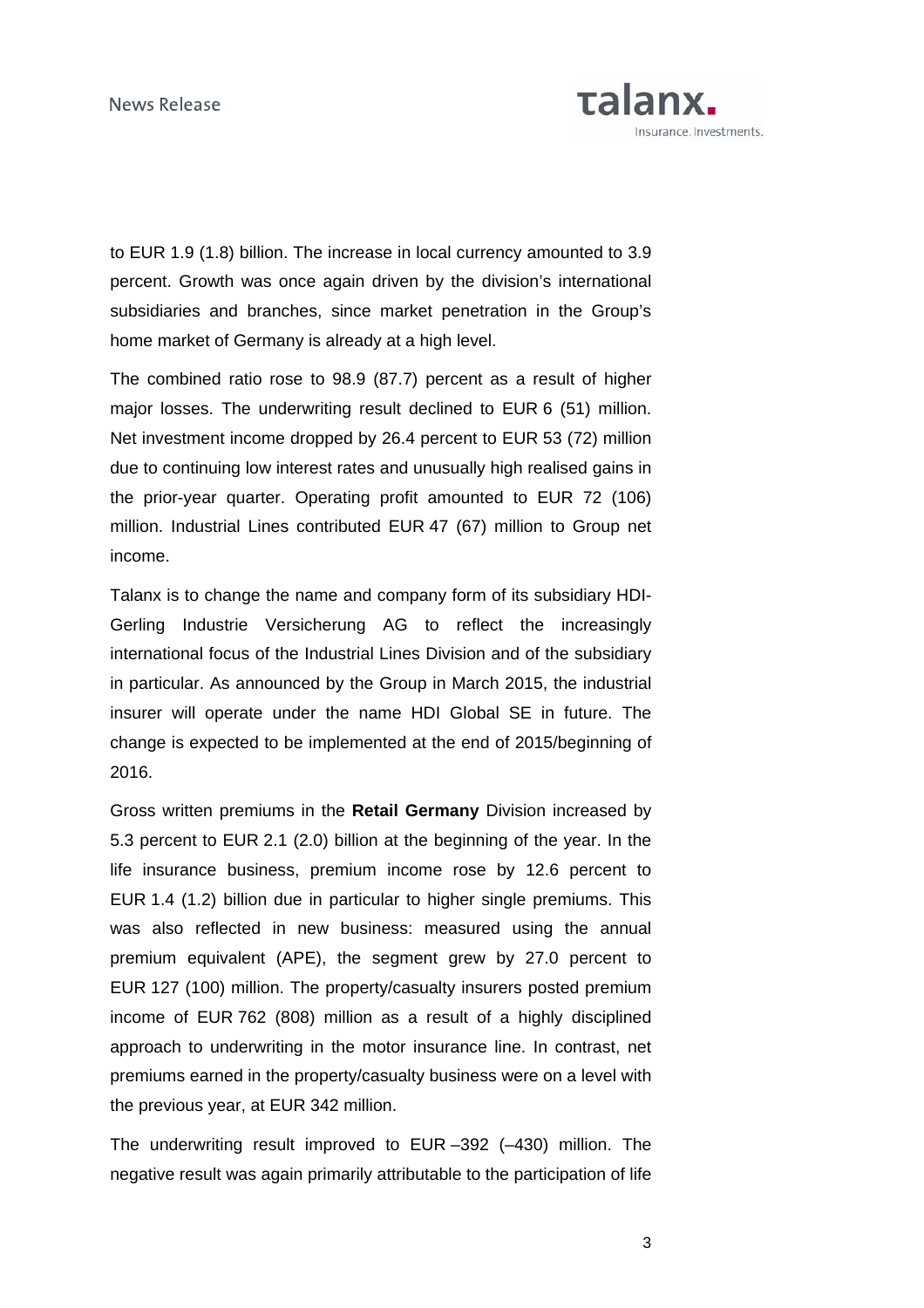

insurance customers in net investment income. This was down slightly in the period under review, declining by 11.2 percent to EUR 445 (501) million. The fall was due in particular to capital gains realised early in the prior year to finance the additional reserve for policies with guarantees (Zinszusatzreserve). The segment's combined ratio was virtually unchanged at 100.5 (100.2) percent in spite of higher stormrelated losses.

EBIT improved slightly by 5.6 percent to EUR 57 (54) million despite the impact of storm "Niklas". The division contributed EUR 35 (29) million to Group net income.

The **Retail International** Division recorded a 3.6 percent increase in gross written premiums to approximately EUR 1.2 (1.2) billion. The property/casualty insurance business generated significant growth of 16.1 percent. This was attributable to organic growth of 12.4 percent, as well as to the first-ever contribution by the Chilean Magallanes Group, which was acquired in February 2015. The Magallanes Group accounted for a premium volume of approximately EUR 28 million and an EBIT contribution of approximately EUR 2 million. Premium income in the life insurance business declined by 15.7 percent, mainly due to lower single premiums in Italy. In local currency, the division recorded a 3.1 percent increase in premium income.

The Brazilian unit saw premium income improve by 10.8 percent to EUR 210 (189) million. Adjusted for currency translation effects, the figure was 11.5 percent. At EUR 57 (44) million, HDI Mexico generated premium growth of 31.3 percent measured in euros, or 23.3 percent after adjustment for exchange rate effects. In Poland, gross written premiums rose by 12.4 percent year-on-year to EUR 420 (374) million. Our Turkish company lifted income by 42.0 percent to EUR 71 (50) million thanks to growth in the motor insurance business in particular. This corresponds to an increase of 32.1 percent in local currency.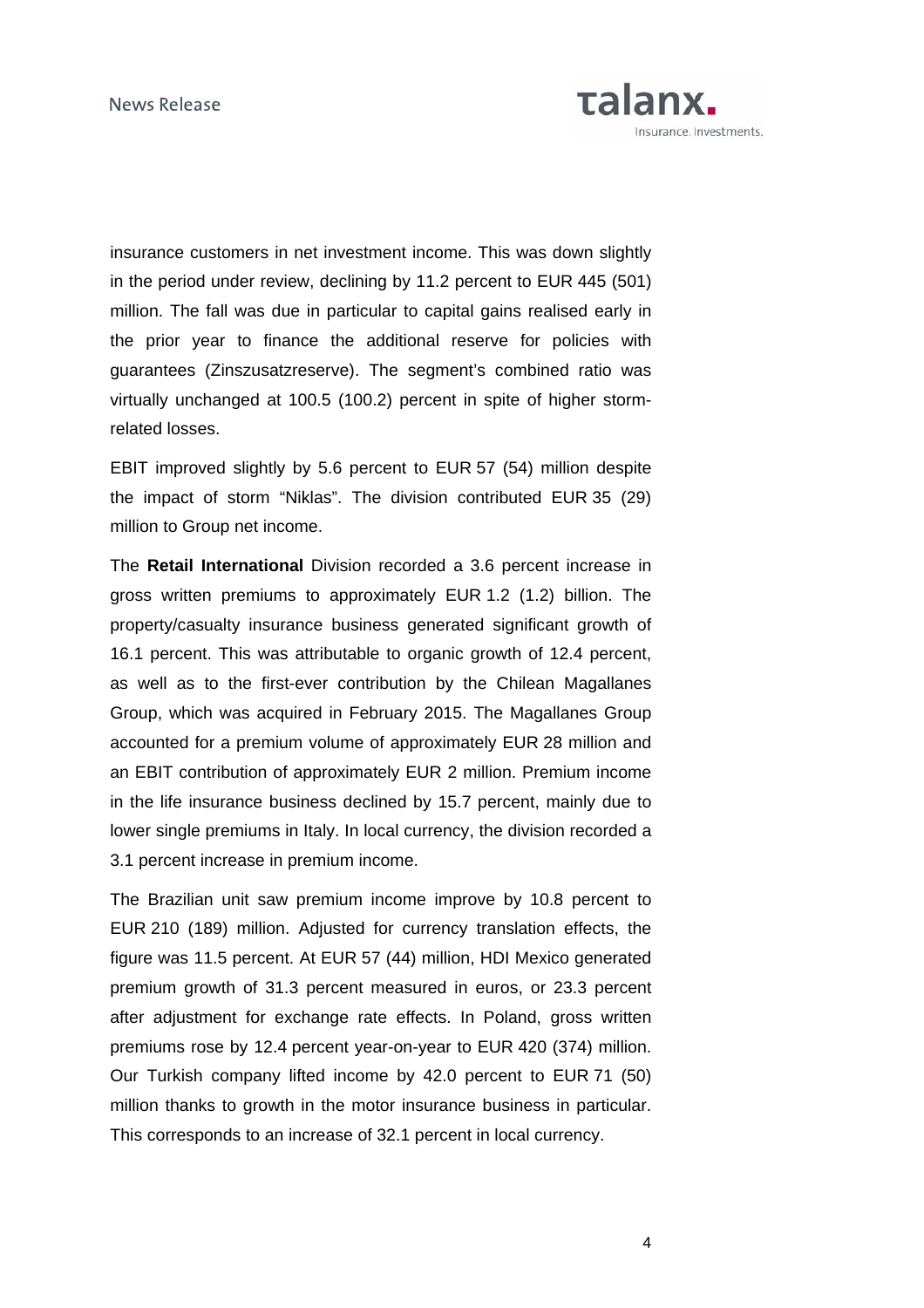

The segment's underwriting result was EUR 8 (8) million, on a level with the previous year. At 94.6 (95.1) percent, the combined ratio improved slightly due to lower loss ratios. Net investment income increased by 6.8 percent to EUR 79 (74) million as a result of higher investments in particular. In contrast, EBIT declined by 9.7 percent to EUR 56 (62) million on the back of negative exchange rate effects. The segment's contribution to Group net income was EUR 33 (39) million.

Gross written premiums in the **Non-Life Reinsurance** Division rose by 24.1 percent to EUR 2.6 (2.1) billion amid continued fierce competition. This was due to the strong US dollar, among other factors. Adjusted for exchange rate effects, premium income increased by 13.0 percent. The underwriting result declined by 15.1 percent to EUR 73 (86) million following significantly higher major losses compared with the prior-year quarter. Net investment income was down slightly on the prior-year figure, at EUR 199 (211) million. EBIT amounted to EUR 279 (286) million at the end of the first quarter. The segment contributed EUR 87 (95) million to Group net income.

In the **Life/Health Reinsurance** Division, increased global demand from primary insurers lifted premium income by 17.5 percent to EUR 1.8 (1.5) billion, or 6.5 percent in local currency. The underwriting result improved slightly to EUR –85 (–87) million. Net investment income rose by 44.1 percent to EUR 219 (152) million due to a one-off effect. Operating profit amounted to EUR 176 (64) million. Life/Health Reinsurance contributed EUR 66 (21) million to Group net income.

# **Outlook for 2015**

Talanx is confirming its outlook for financial year 2015. Based on constant exchange rates, it aims to generate gross premium growth of 1 to 3 percent, the bulk of which will be generated in international markets. The return on investment should be in excess of 3.0 percent. The Group is continuing to aim for consolidated net profit of at least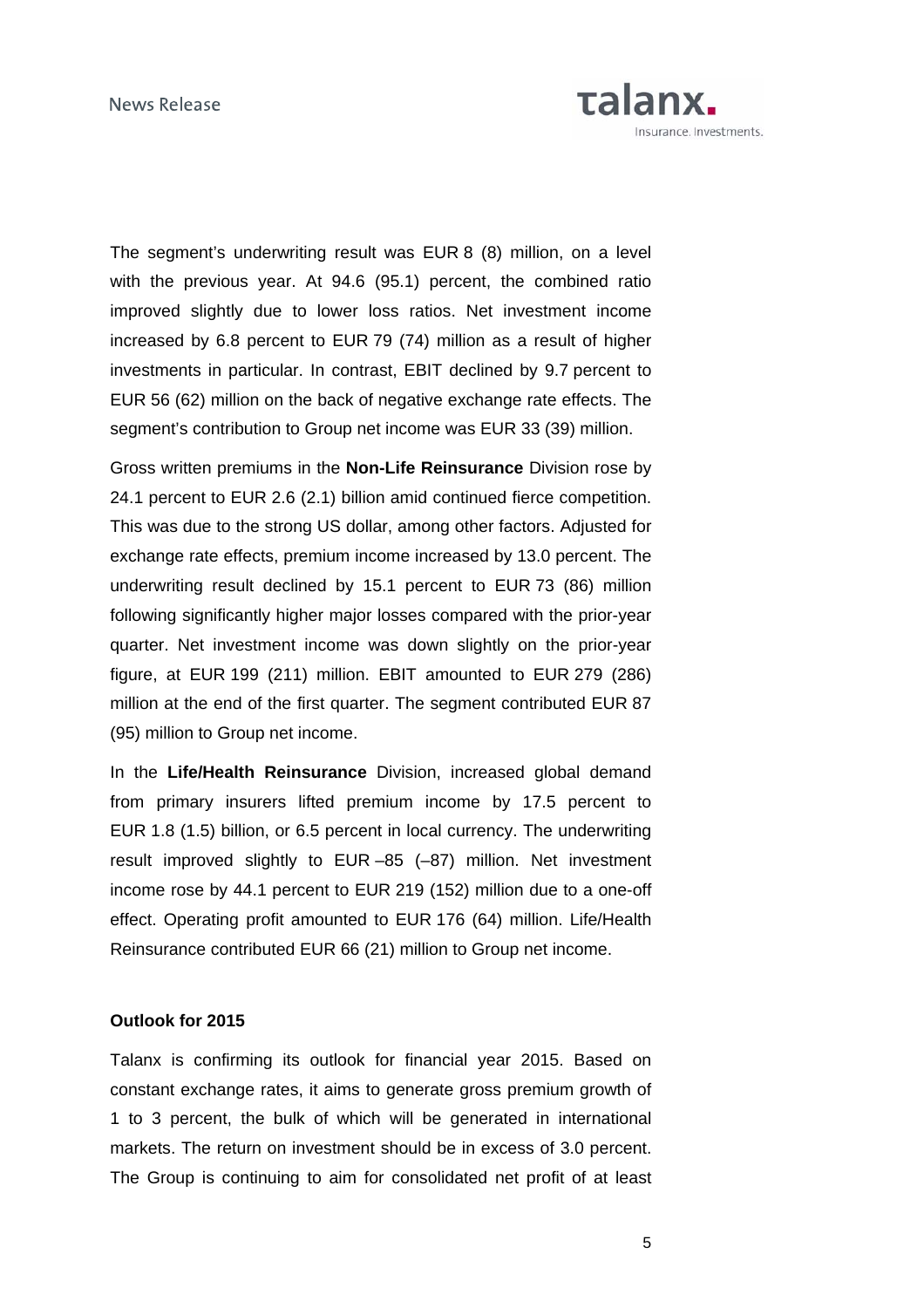

EUR 700 million, despite another significant year-on-year increase in the major loss budget, especially in primary insurance, a challenging capital market environment and investments designed to improve profitability in primary insurance in Germany. The return on equity is expected to be around 9 percent in 2015, in line with the Group's strategic target of 750 basis points above the average risk-free interest rate. These targets assume that exchange rates remain constant, that there are no negative developments on the capital markets and that catastrophe losses are within the major loss budget. This has been adjusted upwards and now stands at EUR 290 (185) million for primary insurance in 2015. Talanx's stated goal is to distribute 35 to 45 percent of Group net income as a dividend payment for the 2015 financial year, as in the past.

| in EUR million                                                            | Q1 2015 | Q1 2014 | $+/-$         |
|---------------------------------------------------------------------------|---------|---------|---------------|
| Gross written premium                                                     | 9,440   | 8,414   | $+12.2%$      |
| Net premium earned                                                        | 6,367   | 5,599   | $+13.7%$      |
| Combined ratio in property/casualty<br>insurance and non-life reinsurance | 96.5 %  | 94.3 %  | $+2.2$ %-pts. |
| Net investment income                                                     | 996     | 1,010   | $-1.4%$       |
| Operating profit (EBIT)                                                   | 643     | 554     | $+16.1%$      |
| Group net income (after non-<br>controlling interests)                    | 251     | 216     | $+16.2%$      |
| Return on equity <sup>1</sup>                                             | 12.0 %  | 11.8 %  | $+0.2$ %-pts. |

**Key figures from the Talanx Group income statement for Q1 2015, consolidated (IFRS)** 

<sup>1</sup> Annualised net income for the reporting period excluding non-controlling interests relative to average shareholders' equity excluding non-controlling interests

Full interim report:

[http://www.talanx.com/presse/konzernergebnisse/2015.aspx?sc\\_lang=en](http://www.talanx.com/presse/konzernergebnisse/2015.aspx?sc_lang=en) 

Financial calendar: [http://www.talanx.com/investor](http://www.talanx.com/investor-relations/finanzkalender/termine.aspx?sc_lang=en)[relations/finanzkalender/termine.aspx?sc\\_lang=en](http://www.talanx.com/investor-relations/finanzkalender/termine.aspx?sc_lang=en)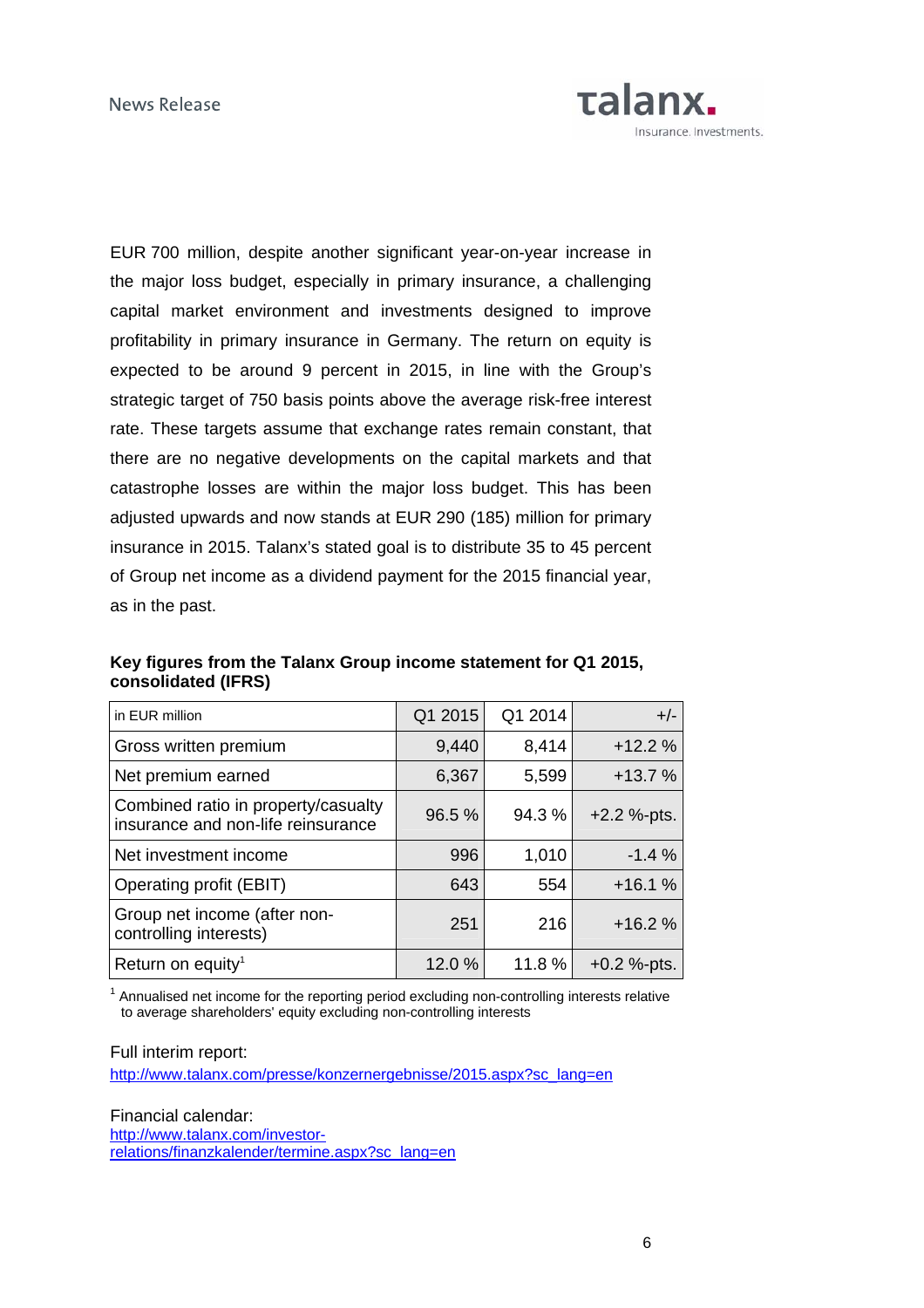

# **About Talanx**

With premium income of EUR 29.0 billion (2014) and more than 21,300 employees, Talanx is one of the major European insurance groups. The Hannover-based Group is active in some 150 countries. Talanx operates as a multi-brand provider with a focus on B2B insurance. The Group's brands include HDI, which operates in Germany and abroad, the global industrial insurer HDI-Gerling, Hannover Re, one of the world's leading reinsurers, Targo Versicherungen, PB Versicherungen and Neue Leben, the latter all specialized in bancassurance, the Polish insurer Warta, and the financial services provider Ampega. The rating agency Standard & Poor's has given the Talanx Primary Group a financial strength rating of A+/stable (strong) and the Hannover Re Group one of AA–/ stable (very strong). Talanx AG is listed on the Frankfurt Stock Exchange in the MDAX as well as on the stock exchanges in Hannover and Warsaw (ISIN: DE000TLX1005, German Securities Code: TLX100, Polish Securities Code: TNX).

You can find additional information by going to [www.talanx.com.](http://www.talanx.com/?sc_lang=en)

Follow us on Twitter: [twitter.com/talanx\\_en.](https://twitter.com/talanx_en)

## For **media enquiries** please contact:

| Andreas Krosta   | Tel.: +49 511-3747-2020           |
|------------------|-----------------------------------|
|                  | E-mail: andreas.krosta@talanx.com |
| Dr. Gesa Panetta | Tel.: $+49.511 - 3747 - 2748$     |
|                  | E-mail: $gesa.panetta@talanx.com$ |

### For **Investor Relations** please contact:

| Carsten Werle, CFA | Tel.: +49 511-3747-2231          |
|--------------------|----------------------------------|
|                    | E-mail: carsten.werle@talanx.com |
| Marcus Sander, CFA | Tel.: +49 511-3747-2368          |
|                    | E-mail: marcus.sander@talanx.com |

#### **Disclaimer**

This news release contains forward-looking statements which are based on certain assumptions, expectations and opinions of the Talanx AG management. These statements are, therefore, subject to certain known or unknown risks and uncertainties. A variety of factors, many of which are beyond Talanx AG's control, affect Talanx AG's business activities, business strategy, results, performance and achievements. Should one or more of these factors or risks or uncertainties materialize, actual results,